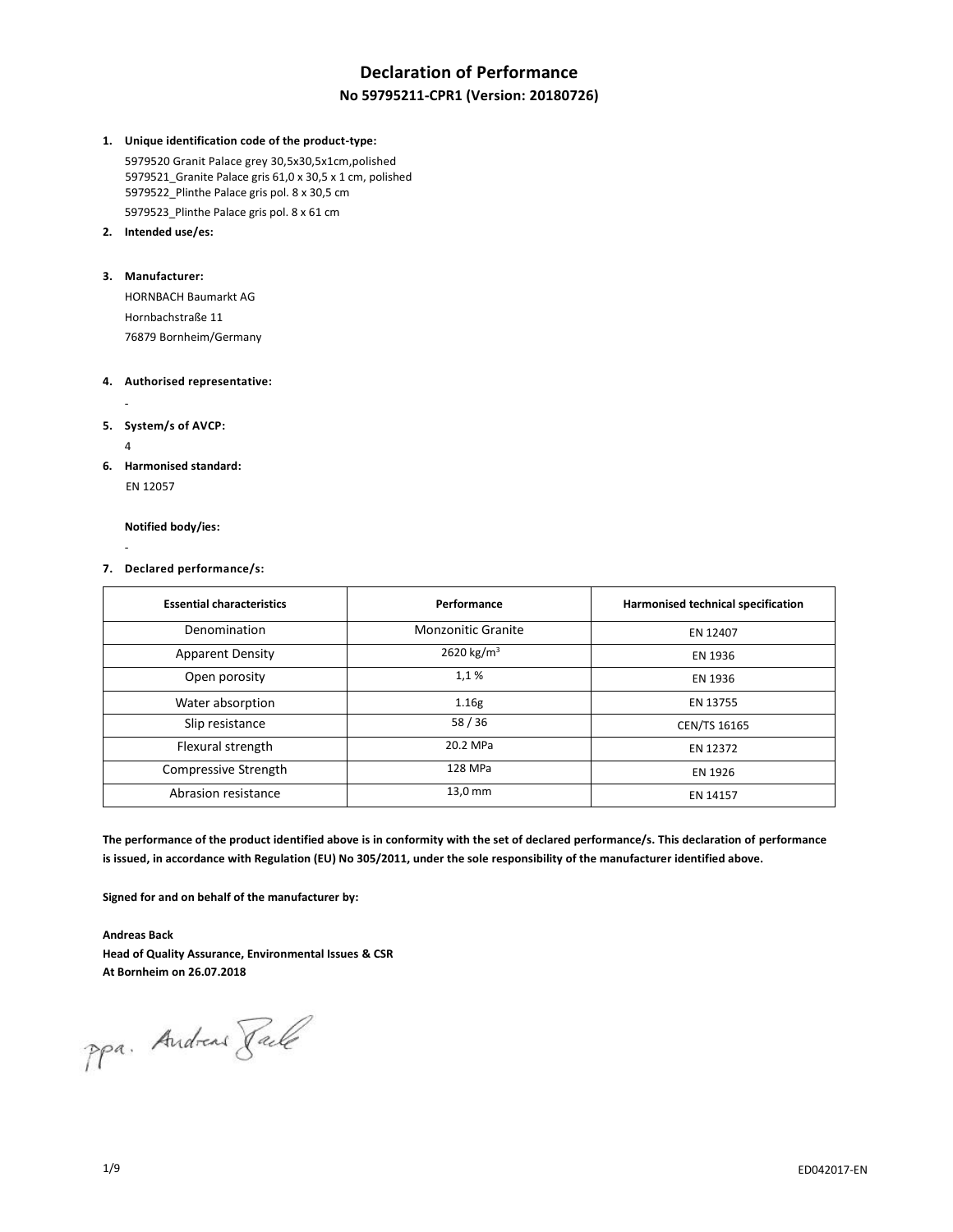## **Leistungserklärung**

### **Nr.: 59795211-CPR1 (Version: 20180726)**

#### **1. Eindeutiger Kenncode des Produkttyps:**

 5979520\_Granit Palace grau 30,5x30,5x1cm,poliert 5979521\_Granit Palace grau 61,0x30,5x1cm,poliert 5979522\_Sockelfliese Palace grau pol.8x30.5cm

5979523\_Sockelfliese Palace grau pol.8x61cm

## **2. Verwendungszweck(e):**

Fliesen für den Innenbereich

### **3. Hersteller:**

HORNBACH Baumarkt AG Hornbachstraße 11 76879 Bornheim/Germany

#### **4. Bevollmächtigter:**

### **5. System(e) zur Bewertung und Überprüfung der Leistungsbeständigkeit:**

4

-

**-**

**6. Harmonisierte Norm:** EN 12057 **Notifizierte Stelle(n):**

### **7. Erklärte Leistung(en):**

| <b>Wesentliche Merkmale</b> | Leistung                     | Harmonisierte technische Spezifikation |
|-----------------------------|------------------------------|----------------------------------------|
| Bezeichnung                 | <b>Monzonitischer Granit</b> | EN 12407                               |
| Rohdichte                   | 2620 kg/m <sup>3</sup>       | EN 1936                                |
| Offene Porosität            | 1,1%                         | EN 1936                                |
| Wasseraufnahme              | 1.16g                        | EN 13755                               |
| Rutschfestigkeit            | 58/36                        | <b>CEN/TS 16165</b>                    |
| Biegefestigkeit             | 20.2 MPa                     | EN 12372                               |
| Druckfestigkeit             | 128 MPa                      | EN 1926                                |
| Abriebfestigkeit            | 13,0 mm                      | EN 14157                               |

**Die Leistung des vorstehenden Produkts entspricht der erklärten Leistung/den erklärten Leistungen. Für die Erstellung der Leistungserklärung im Einklang mit der Verordnung (EU) Nr. 305/2011 ist allein der obengenannte Hersteller verantwortlich.**

**Unterzeichnet für den Hersteller und im Namen des Herstellers von:**

**Andreas Back Leiter Qualitätsmanagement, Umwelt & CSR**

**Bornheim, 26.07.2018**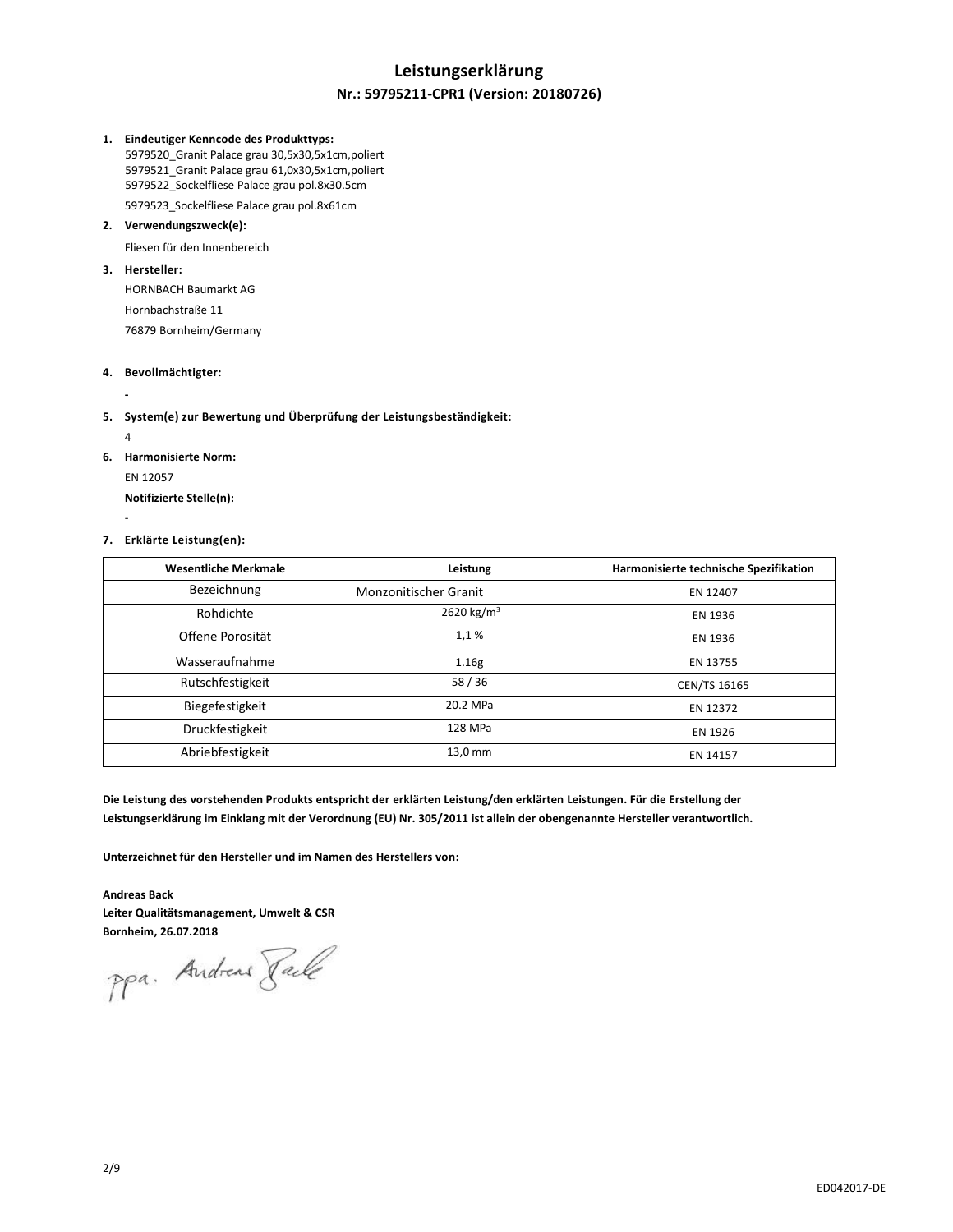## **Déclaration des Performances N <sup>o</sup> 59795211-CPR1 (Version 20180726)**

#### **1. Code d'identification unique du produit type :**

5979520 Granit Palace gris 30,5 x 30,5 x 1 cm, poli

#### **2. Usage(s) prévu(s) :**

Carrelage d'intérieur

**3. Fabricant :**

HORNBACH Baumarkt AG Hornbachstraße 11 76879 Bornheim/Germany

#### **4. Mandataire :**

## **5. Système(s) d'évaluation et de vérification de la constance des performances :**

4

-

-

**6. Norme harmonisée :**

EN 12057

**Organisme(s) notifié(s) :**

#### **7. Performance(s) déclarées :**

| Caractéristiques essentielles | Performance            | Spécifications techniques harmonisées |
|-------------------------------|------------------------|---------------------------------------|
| Désignation                   | Granite monzonitique   | EN 12407                              |
| Densité volumique apparente   | 2620 kg/m <sup>3</sup> | EN 1936                               |
| Porosité ouverte              | 1,1%                   | EN 1936                               |
| Absorption d'eau              | 1.16g                  | EN 13755                              |
| Résistance au glissement      | 58/36                  | <b>CEN/TS 16165</b>                   |
| Résistance à la flexion       | 20.2 MPa               | EN 12372                              |
| Résistance à la compression   | 128 MPa                | EN 1926                               |
| Résistance à l'usure          | 13.0 mm                | EN 14157                              |

**Les performances du produit identifié ci-dessus sont conformes aux performances déclarées. Conformément au règlement (UE) n <sup>o</sup> 305/2011, la présente déclaration des performances est établie sous la seule responsabilité du fabricant mentionné ci-dessus.**

**Signé pour le fabricant et en son nom par :**

**Andreas Back Directeur Management de la qualité & CSR**

**À Bornheim, le 26.07.2018**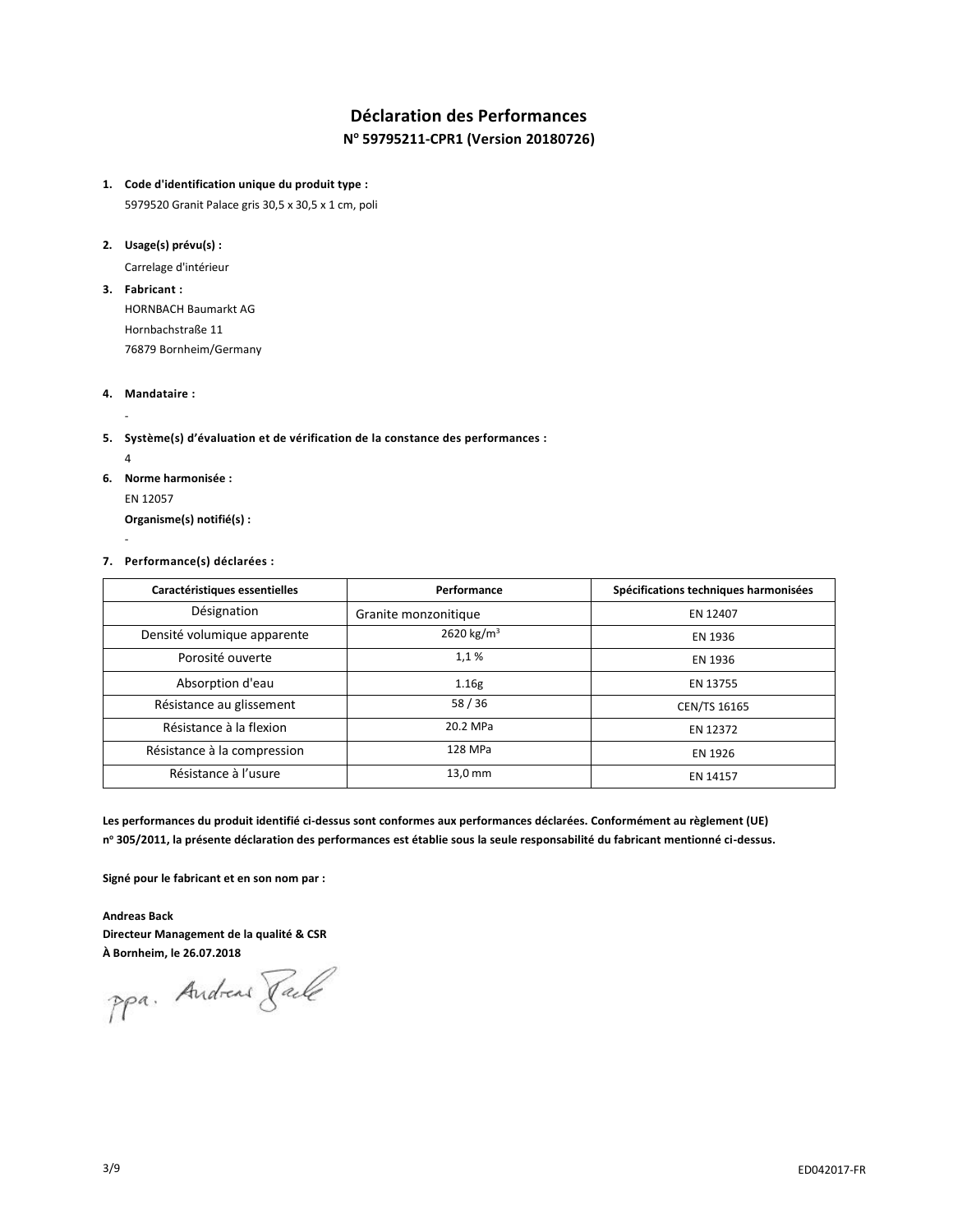## **Dichiarazione di Prestazione N. 59795211-CPR1 (Versione 20180726)**

**1. Codice di identificazione unico del** tipo di prodotto**:**

5979520 Granito Palace grigio 30,5x30,5x1 cm, lucido 5979521\_Granito Palace grigio 61,0x30,5x1 cm, lucido 5979522\_Battiscopa Palace grigio lucido 8x30.5 cm 5979523\_Battiscopa Palace grigio lucido 8x61 cm

**2. Usi previsti:**

Piastrelle per interni

**3. Fabbricante:**

HORNBACH Baumarkt AG Hornbachstraße 11 76879 Bornheim/Germany

#### **4. Mandatario:**

-

- **5. Sistemi di VVCP:**
	- 4

-

- **6. Norma armonizzata:**
	- EN 12057

**Organismi notificati:**

#### **7. Prestazione(i) dichiarata(e):**

| Caratteristiche essenziali   | Prestazioni            | Specifiche tecniche armonizzate |
|------------------------------|------------------------|---------------------------------|
| Descrizione                  | Monzonite              | EN 12407                        |
| Densità del secco            | 2620 kg/m <sup>3</sup> | EN 1936                         |
| Porosità aperta              | 1,1%                   | EN 1936                         |
| Assorbimento d'acqua         | 1.16g                  | EN 13755                        |
| Resistenza allo scivolamento | 58/36                  | CEN/TS 16165                    |
| Resistenza alla piegatura    | 20.2 MPa               | EN 12372                        |
| Resistenza alla compressione | 128 MPa                | EN 1926                         |
| Resistenza all'usura         | 13,0 mm                | EN 14157                        |

**La prestazione del prodotto sopra identificato è conforme alla prestazione dichiarata. Si rilascia la presente dichiarazione di prestazione sotto la responsabilità esclusiva del fabbricante sopra identificato, in conformità al regolamento (UE) n. 305/2011.**

**Firmato a nome e per conto del fabbricante da:**

**Andreas Back Responsabile Qualità & CSR**

**In Bornheim addì 26.07.2018**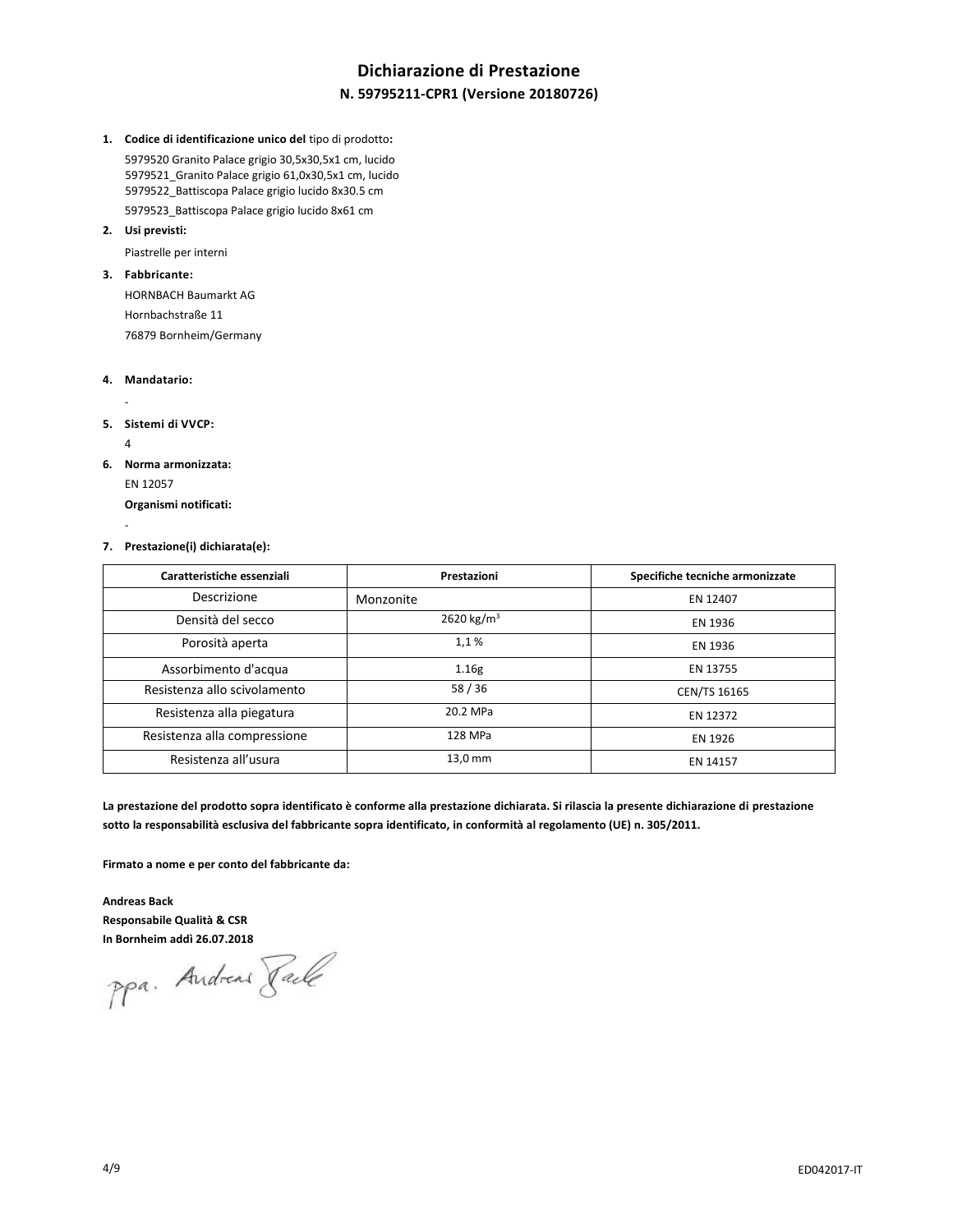## **Prestatieverklaring Nr. 59795211-CPR1 (Versie 20180726)**

#### **1. Unieke identificatiecode van het producttype:**

 5979520\_Granit Palace grijs 30,5x30,5x1cm, gepolijst 5979521\_Granit Palace grijs 30,5x30,5x1cm, gepolijst 5979522\_sokkeltegel Palace grijs gepolijst 8x30,5cm

## 5979523\_sokkeltegel Palace grijs gepolijst 8x61cm **2. Beoogd(e) gebruik(en):**

Tegels voor binnengebruik

#### **3. Fabrikant:**

HORNBACH Baumarkt AG Hornbachstraße 11 76879 Bornheim/Germany

#### **4. Gemachtigde:**

- **5. Het system of de systemen voor de beoordeling en verificatie van de prestatiebestendigheid:**
	- 4

-

-

**6. Geharmoniseerde norm:** EN 12057

**Aangemelde instantie(s):**

#### **7. Aangegeven prestatie(s):**

| Essentiële kenmerken | Vermogen               | Geharmoniseerde technische specificatie |
|----------------------|------------------------|-----------------------------------------|
| Aanduiding           | Monzonitisch graniet   | EN 12407                                |
| Ruwe dichtheid       | 2620 kg/m <sup>3</sup> | EN 1936                                 |
| Open porositeit      | 1,1%                   | EN 1936                                 |
| Wateropname          | 1.16g                  | EN 13755                                |
| Stroefheid           | 58/36                  | CEN/TS 16165                            |
| Buigvastheid         | 20.2 MPa               | EN 12372                                |
| Drukvastheid         | 128 MPa                | EN 1926                                 |
| Slijtbestendigheid   | 13,0 mm                | EN 14157                                |

**De prestaties van het hierboven omschreven product zijn conform de aangegeven prestaties. Deze prestatieverklaring wordt in overeenstemming met Verordening (EU) nr. 305/2011 onder de exclusieve verantwoordelijkheid van de hierboven vermelde fabrikant verstrekt.**

**Ondertekend voor en namens de fabrikant door:**

**Andreas Back hoofd Kwaliteitsmanagement & CSR**

**Te Bornheim op 26.07.2018**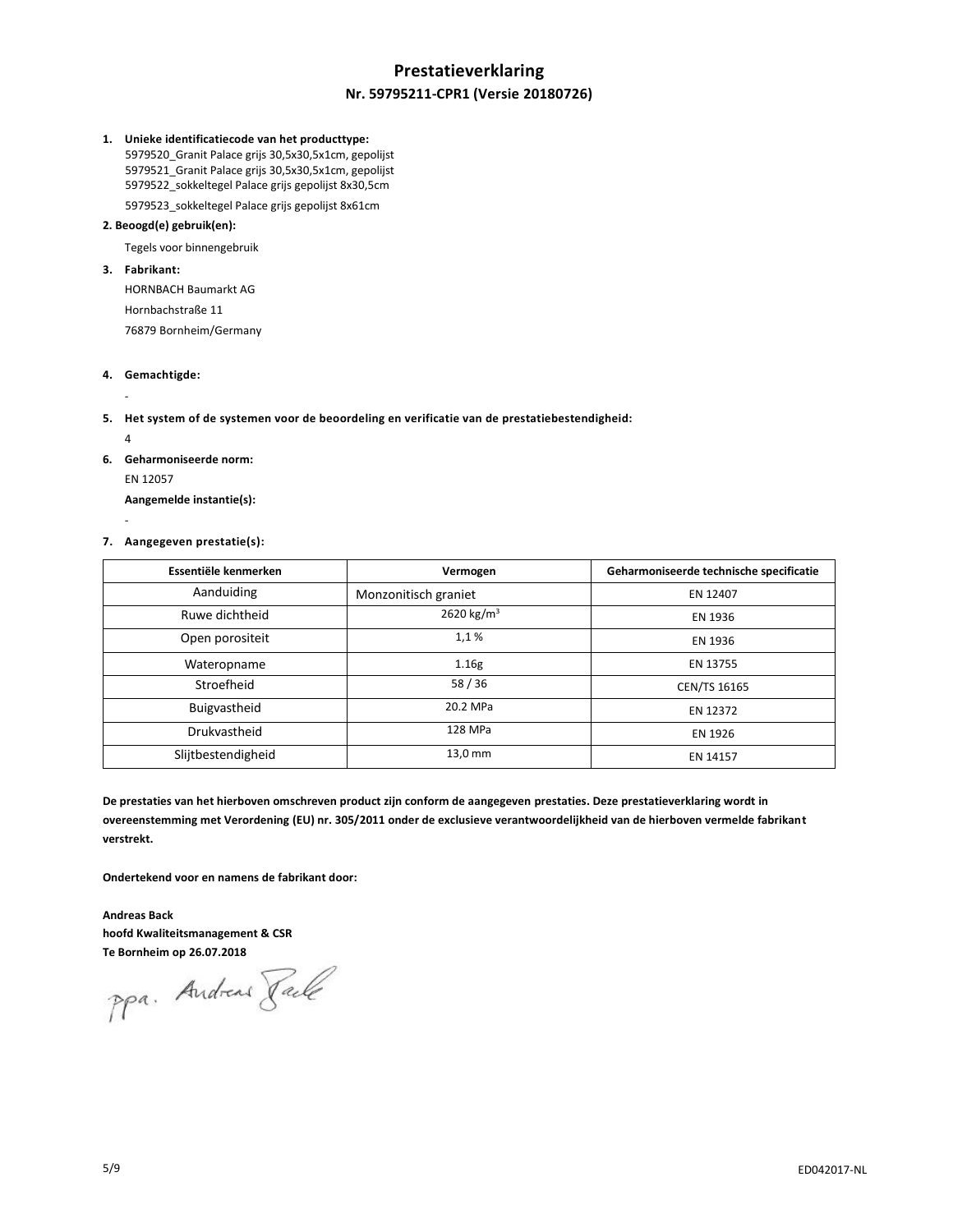## **Prestandadeklaration**

### **Nr 59795211-CPR1 (Version 20180726)**

#### **1. Produkttypens unika identifikationskod:**

 5979520\_Granit Palace grå 30,5x30,5x1cm,polerad 5979521\_Granit Palace grå 30,5x30,5x1cm,polerad 5979522\_Sockelplatta Palace grå pol 8x30,5cm 5979523\_Sockelplatta Palace grå pol 8x30,5cm

#### **2. Avsedd användning/avsedda användningar:**

Golvplattor för inomhusbruk

#### **3. Tillverkare:**

HORNBACH Baumarkt AG Hornbachstraße 11 76879 Bornheim/Germany

### **4. Tillverkarens representant:**

**5. System för bedömning och fortlöpande kontroll av prestanda:**

4

-

-

**6. Harmoniserad standard:** EN 12057 **Anmält/anmälda organ:**

#### **7. Angiven prestanda:**

| Väsentliga kännetecken | Prestanda              | Harmoniserad teknisk specifikation |
|------------------------|------------------------|------------------------------------|
| Beteckning             | Monzonitisk granit     | EN 12407                           |
| Skrymdensitet          | 2620 kg/m <sup>3</sup> | EN 1936                            |
| Öppen porositet        | 1,1%                   | EN 1936                            |
| Vattenupptagning       | 1.16g                  | EN 13755                           |
| Halksäkerhet           | 58/36                  | CEN/TS 16165                       |
| Böjhållfasthet         | 20.2 MPa               | EN 12372                           |
| Tryckhållfasthet       | 128 MPa                | EN 1926                            |
| Slitstyrka             | 13,0 mm                | EN 14157                           |

**Prestandan för ovanstående produkt överensstämmer med den angivna prestandan. Denna prestandadeklaration har utfärdats i enlighet med förordning (EU) nr 305/2011 på eget ansvar av den tillverkare som anges ovan.**

**Undertecknad på tillverkarens vägnar av:**

**Andreas Back ledare för kvalitetsmanagement & CSR**

**Bornheim den 26.07.2018**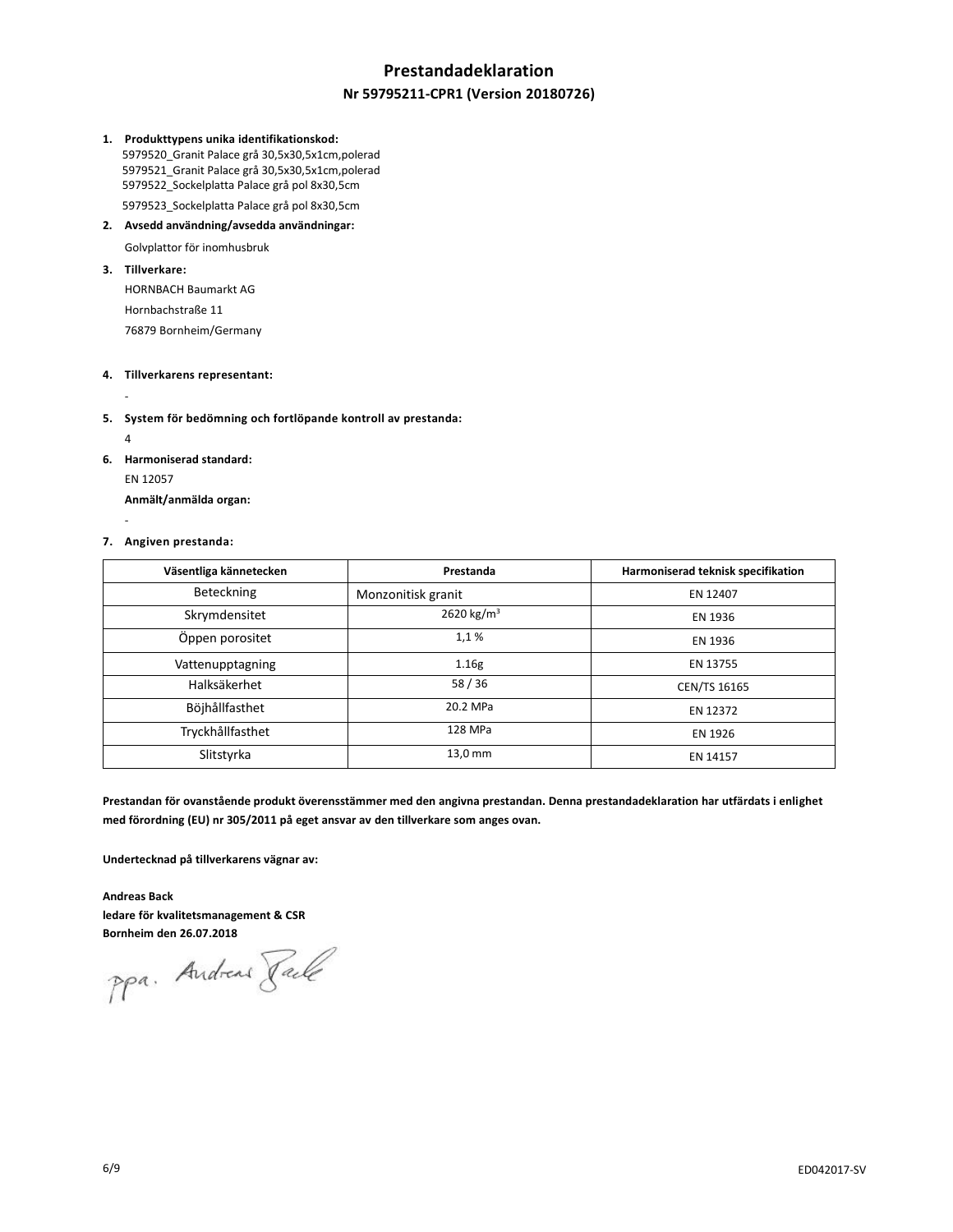## **Prohlášení o Vlastnostech**

### **č. 59795211-CPR1 (Verze 20180726)**

#### **1. Jedinečný identifikační kód typu výrobku:**

 5979520\_Žula Palace šedá 30,5x30,5x1 cm, leštěná 5979521\_Žula Palace šedá 61,0x30,5x1 cm, leštěná 5979522\_Soklový obklad Palace šedý leštěný 8x30,5 cm 5979523\_Soklový obklad Palace šedý leštěný 8x61 cm

## **2. Zamýšlené/zamýšlená použití:**

Dlaždice do interiéru

#### **3. Výrobce:**

HORNBACH Baumarkt AG Hornbachstraße 11 76879 Bornheim/Germany

### **4. Zplnomocněný zástupce:**

- **5. Systém/systémy POSV:**

4

-

- **6. Harmonizovaná norma:**
	- EN 12057

**Oznámený subjekt/oznámené subjekty:**

#### **7. Deklarovaná vlastnost/Deklarované vlastnosti:**

| Podstatné vlastnosti | Výkon                  | Harmonizovaná technická specifikace |
|----------------------|------------------------|-------------------------------------|
| Označení             | Monzonitická žula      | EN 12407                            |
| Objemová hustota     | 2620 kg/m <sup>3</sup> | EN 1936                             |
| Otevřená pórovitost  | 1,1%                   | EN 1936                             |
| Absorpce vody        | 1.16g                  | EN 13755                            |
| Neklouzavost         | 58/36                  | CEN/TS 16165                        |
| Pevnost v ohybu      | 20.2 MPa               | EN 12372                            |
| Peynost y tlaku      | 128 MPa                | EN 1926                             |
| Otěruvzdornost       | 13,0 mm                | EN 14157                            |

**Vlastnosti výše uvedeného výrobku jsou ve shodě se souborem deklarovaných vlastností. Toto prohlášení o vlastnostech se v souladu s nařízením (EU) č. 305/2011 vydává na výhradní odpovědnost výrobce uvedeného výše.**

**Podepsáno za výrobce a jeho jménem:**

**Andreas Back vedoucí oddělení kvality & CSR**

**V Bornheim dne 26.07.2018**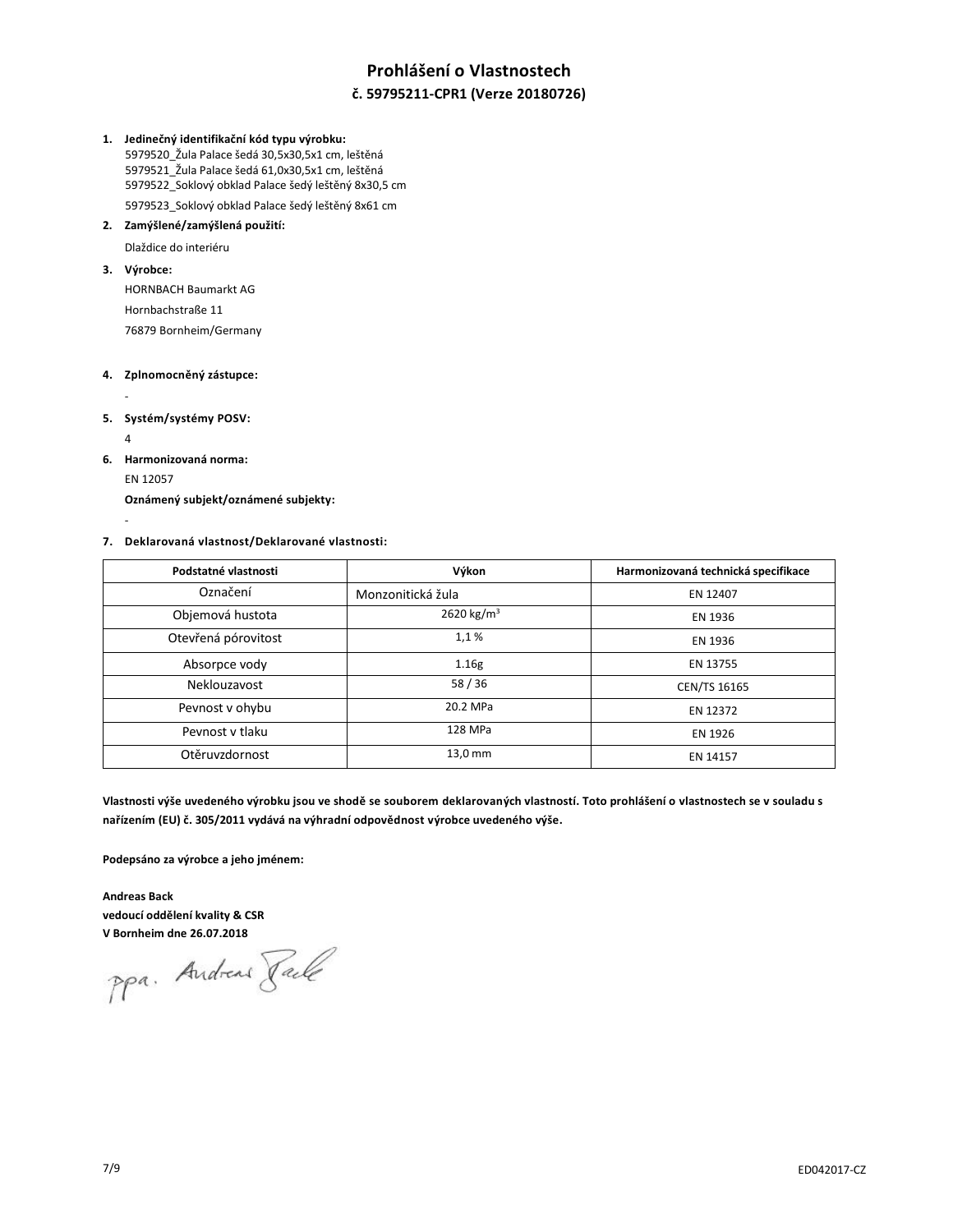## **Vyhlásenie o Parametroch**

## **č. 59795211-CPR1 (Verzia 20180726)**

#### **1. Jedinečný identifikačný kód typu výrobku:**

 5979520\_Granit Palace sivá 30,5x30,5x1cm, leštená 5979521\_Granit Palace sivá 30,5x30,5x1cm, leštená 5979522\_Soklová dlaždica Palace sivá lešt.8x30.5cm

5979523\_Soklová dlaždica Palace sivá lešt.8x61cm

## **2. Zamýšľané použitie/použitia:**

Obklady pro vnitřní prostory

### **3. Výrobca:**

HORNBACH Baumarkt AG Hornbachstraße 11 76879 Bornheim/Germany

### **4. Splnomocnený zástupca:**

**5. Systém(-y) posudzovania a overovania nemennosti parametrov:**

4

-

-

**6. Harmonizovaná norma:** EN 12057

**Notifikovaný(-é) subjekt(-y):**

#### **7. Deklarované parametre:**

| Podstatné znaky      | Výkon                  | Harmonizované technické špecifikácie |
|----------------------|------------------------|--------------------------------------|
| Názov                | Monzonitická žula      | EN 12407                             |
| Surová hustota       | 2620 kg/m <sup>3</sup> | EN 1936                              |
| Otvorené póry        | 1,1%                   | EN 1936                              |
| Nádoba na vodu       | 1.16g                  | EN 13755                             |
| Odolnosť proti sklzu | 58/36                  | CEN/TS 16165                         |
| Pevnosť v ohybe      | 20.2 MPa               | EN 12372                             |
| Odolnosť proti tlaku | 128 MPa                | EN 1926                              |
| Odolnosť proti oderu | 13,0 mm                | EN 14157                             |

**Uvedené parametre výrobku sú v zhode so súborom deklarovaných parametrov. Toto vyhlásenie o parametroch sa v súlade s nariadením (EU) č. 305/2011 vydáva na výhradnú zodpovednosť uvedeného výrobcu.**

**Podpísal(-a) za a v mene výrobcu:**

**Andreas Back vedúci manažmentu kvality & CSR**

**V Bornheim dňa 26.07.2018**